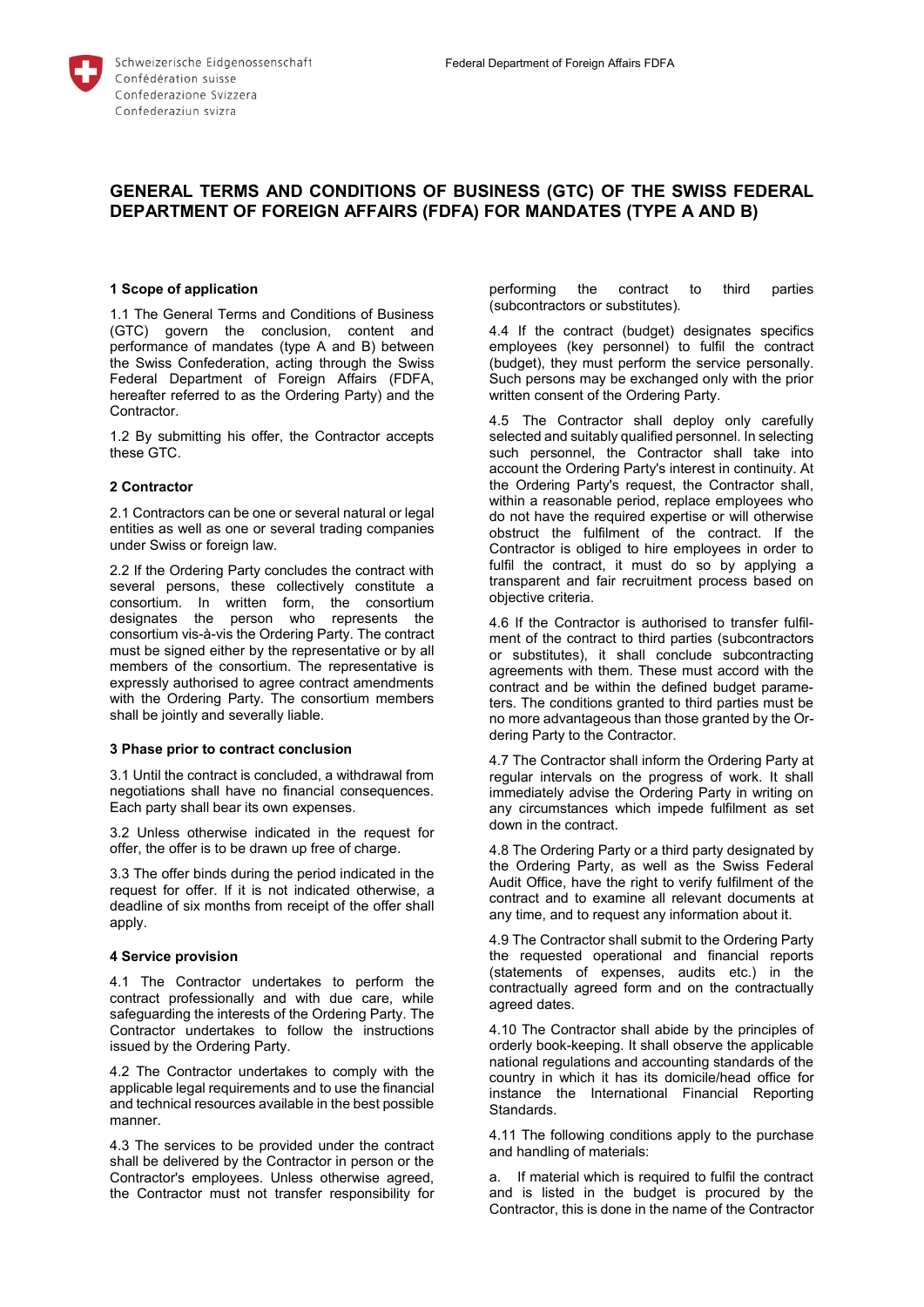and for the account of the Ordering Party. In this case the purchase contracts are negotiated by the Contractor and submitted to the Ordering Party for approval before signing. The related invoices are sent to the Contractor, which is responsible for complying with the contractual obligations. Discounts and refunds which are granted to the Contractor when purchasing the material shall constitute a reduction in costs.

b. The Contractor is the owner of the material provided there are no other contractual provisions (e.g. rental of material). If there is a breach of contract, in particular an infringement of letter c below or any other risk to the material, the Contractor agrees to transfer upon written request from the Ordering Party any ownership. The Contractor is obliged to make this transfer immediately and to draw up a handover protocol for the material.

c. The Contractor shall handle the material with care and keep an inventory of such material. If the material is returned or passed on, the Contractor must submit a record of the handover.

d. Before the contract expiry date, the Ordering Party shall decide on the further use of the material and the allocation of any profits. The Contractor shall record any income in the final statement.

4.12 In fulfilling the contract, the Contractor must always clearly state that it is acting on behalf of the Swiss Confederation. In all public statement he shall mention that he is fulfilling a "Swiss Confederation project". The Contractor must also comply with the Swiss Federal CD guidelines.

# **5 Billing and Compensation**

5.1 Compensation is based on Article 2 of the contract. The Contractor shall charge the services according to a basis fee with a cost ceiling. The Contractor is entitled to spend up to the ceiling cost. The compensation shall cover all services required to fulfil the contract. Inflation is not taken into account, unless otherwise agreed.

5.2 The Contractor is obliged to submit an electronic bill to the FDFA if the contractual value exceeds CHF 5,000 (excl. VAT), except for local Contractors of the FDFA representations abroad.

Information on the electronic billing system is available at www.e-rechnung.admin.ch.

5.3 With the exception of any money allowance, payments shall be made in accordance with Article 3 of the contract within 30 days of the Ordering Party's approval of the respective operational and financial reports.

5.4 Expenses for accommodation and meals are according to the Fact sheet on compensation for fees and expenses of December 2015, which is part of the contract (available at: [https://www.eda.admin.ch/eda/en/fdfa/fdfa/auftraege](https://www.eda.admin.ch/eda/en/fdfa/fdfa/auftraege/informationen-downloads/contract-documents-fdfa.html) [/informationen-downloads/contract-documents](https://www.eda.admin.ch/eda/en/fdfa/fdfa/auftraege/informationen-downloads/contract-documents-fdfa.html)[fdfa.html\)](https://www.eda.admin.ch/eda/en/fdfa/fdfa/auftraege/informationen-downloads/contract-documents-fdfa.html). The rates are offered by the Contractor.

# **6 Taxes and charges (incl. Value Added Tax/VAT)**

6.1 The Contractor shall pay all legally required taxes and levies arising from the contract, including the Value Added Tax (VAT).

6.2 If the contractually agreed services are subject to VAT, the Contractor must inform the Ordering Party immediately. For services subject to VAT which are provided by third parties, the Contractor must make a pre-tax deduction i.e. it shall deduct the VAT charged by third parties on their invoices.

6.3 The Contractor is the only responsible to refund the VAT according to the laws of the respective partner country.

# **7 Copyright**

7.1 Unless otherwise contractually agreed, all copyrights (intellectual property and performance rights as well as prospective entitlement to such rights) to the work produced in fulfilment of the contract belong to the Ordering Party. Intellectual property rights which are not legally transferable are reserved.

7.2 The Ordering Party has the unlimited right to dispose of all the results of the work whenever, wherever and however it wishes. The right of disposal covers all possible current and future rights of use, viz. usage, publication, sale and modification. The Ordering Party can contractually agree to grant the Contractor rights of use to the results of the work.

7.3 Pre-existing rights of the parties remain unaffected. If pre-existing intellectual property rights of the Contractor are exercised in fulfilment of the contract, the Ordering Party shall be granted a non-exclusive, transferable right of use for an unlimited time, irrespective of location and content, which enables it to exercise the rights of use and disposal as set out in Section 7.2.

7.4 The Contractor undertakes to regulate collaboration with third parties so that any rights of protection or use held by such third parties are transferred to the Ordering Party in the predefined scope.

7.5 The Contractor shall defend third-party claims related to infringement of copyright at its own cost and risk; if a third party lodges a suit against the Contractor, the Contractor must immediately inform the Ordering Party in writing to this effect. If the third party lodges claims directly with the Ordering Party, the Contractor shall at the request of the Ordering Party get involved in the dispute. The Contractor shall bear all costs (incl. damage compensation) arising for the Ordering Party from the proceedings and any out-ofcourt settlement.

## **8 Workplace safety and employment conditions, equal salary treatment for men and women and environmental law**

8.1 For services provided in Switzerland within the framework of contract performance, the Contractor shall comply with the workplace health and safety provisions and employment conditions applicable at the place of performance, the notification and authorisation duties in accordance with the Federal Act of 17 June 2005 on Measures to Combat Illegal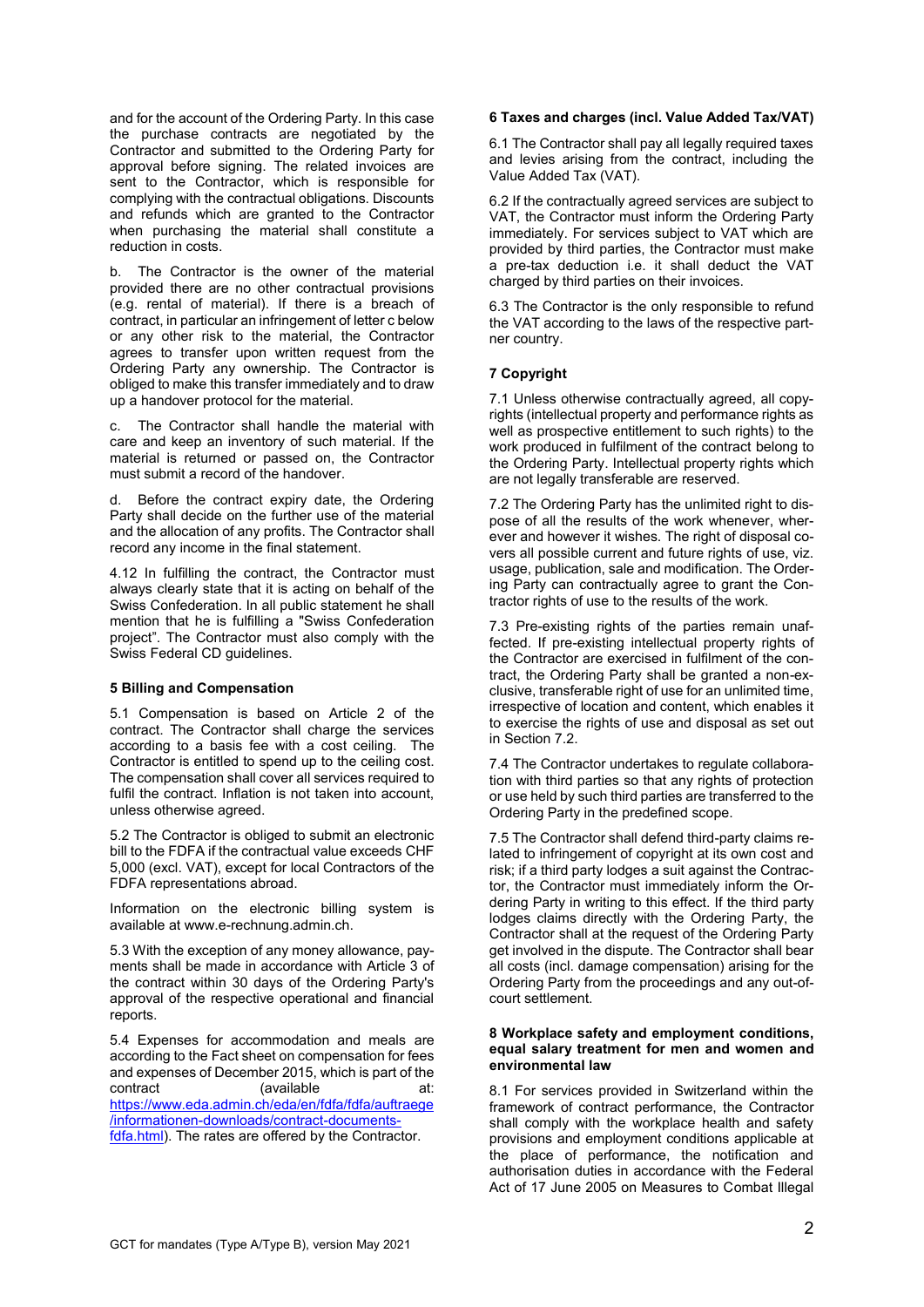Employment  $(IEA)^1$ , the provisions on the equal treatment of men and women in terms of equal pay and the environmental law. The employment conditions shall be deemed to encompass collective and standard employment contracts or, where no such contracts exist, the actual employment conditions customary for the location and occupation.

8.2 For services provided abroad within the framework of contract performance, the Contractor shall comply with the provisions applicable at the place of performance, but as a minimum with the Core Conventions of the International Labour Organization (ILO)<sup>2</sup>.

8.3 If the Contractor seconds workers from a foreign country to Switzerland to provide the services, compliance with the provisions of the Posted Workers Act<sup>3</sup> of 8 October 1999 must be ensured.

8.4 For services provided in Switzerland within the framework of contract performance, the Contractor shall comply with the provisions of Swiss environmental law applicable at the place of performance, namely the Environmental Protection Act  $(EPA)^4$  , the Waters Protection Act  $(WPA)^5$  , the Nature and Cultural Heritage Act (NCHA)<sup>6</sup>, the Forest Act (ForA)<sup>7</sup> and the Chemicals Act (ChemA) $8$  , as well as the ordinances based thereon.

8.5 For services provided abroad within the framework of contract performance, the Contractor shall comply with the environmental protection provisions applicable at the place of performance, but at least with the agreements on the environment in accordance with Annex 2 of the PPO<sup>9</sup> that are relevant for the Contractor's performance.

8.6 The Contractor is obliged to contractually impose the requirements according to sections 8.1 to 8.5 above on any third parties consulted with a view to contract performance.

**8.7 If the Contractor or one the third parties consulted with a view to contract performance violates obligations arising from section 8, the Contractor shall be liable to pay a contract penalty unless it proves that it is not at fault. The penalty shall amount to 10% of the total remuneration per violation, but no more than CHF 100,000 in total. Payment of the contract penalty shall not release the Contractor from compliance with these obligations.**

-

#### **9 Social security and other insurances**

9.1 With regard to social security, the following applies to self-employed natural persons, partnerships or legal entities (Mandate Type B):

a. The Ordering Party is under no obligation to make social security contributions (for Switzerland: Old Age and Survivors' Insurance/AHV, invalidity insurance/IV, loss-of-earnings insurance/ EO, obligatory accident insurance/UVG, obligatory occupational pension plan/ BVG) or any other compensatory benefits for illness, accident, invalidity and death. The Contractor must insure himself and its employees against the economic consequences of such risks in the country in which it customarily operates and in the country of assignment, including relocation to the country in which it customarily operates. The cost of insurance premiums shall be borne by the Contractor.

Self-employed natural persons shall provide the Ordering Party with an official confirmation that proves their self-employed status. If the activity governed by this contract is subsequently classified by the responsible compensation fund as non-selfemployed, the Contractor undertakes to refund to the Ordering Party the employer contributions payable by the latter to the social insurance authorities.

9.2 The relevant social security provisions apply to non-self-employed natural persons (Mandate Type A): The Ordering Party shall pay the employer's contributions and deduct the employee's contributions for payment directly to the legal social security authorities (for Switzerland: AHV/IV/EO/ALV/UVG/BVG), provided there is a legal liability to do so. The Ordering Party shall pay the relevant contributions once the Contractor has reported its AHV number.

9.3 The Contractor shall, at its own expenses, take out an appropriate and reasonable liability and theft insurance (in particular, covering the use, damage to and loss of the material in accordance with Section 4.11). At the Ordering Party's request, the Contractor shall produce an insurance certificate to this effect.

# **10 Confidentiality**

10.1 The parties shall treat all facts and information which is neither widely known nor in the public domain as confidential. If in doubt, facts and information must be handled as confidential.

The confidentiality obligation will not apply for the Ordering Party if it is obliged to publish the following

<sup>1</sup> SR 822.41

<sup>&</sup>lt;sup>2</sup> ILO conventions: No. 29 of 28 June 1930 concerning Forced or Compulsory Labour (SR 0.822.713.9), No. 87 of 9 July 1948 concerning Freedom of Association and Protection of the Right to Organise (SR 0.822.719.7), No. 98 of 1 July 1949 concerning the Application of the Principles of the Right to Organise and to Bargain Collectively (SR 0.822.719.9), No. 100 of 29 June 1951 concerning Equal Remuneration for Men and Women Workers for Work of Equal Value (SR 0.822.720.0), No. 105 of 25 June 1957 concerning the Abolition of Forced Labour (SR 0.822.720.5), No. 111 of 25 June 1958 concerning Discrimination in Respect of Employment and Occupation (SR

<sup>0.822.721.1),</sup> No. 138 of 26 June 1973 concerning Minimum Age for Admission to Employment (SR 0.822.723.8), No. 182 of 17 June 1999 concerning the Prohibition and Immediate Action for the Elimination of the Worst Forms of Child Labour (SR 0.822.728.2)

<sup>3</sup> SR 823.20

<sup>4</sup> SR 814.01

<sup>5</sup> SR 814.20

 $6$  SR 451

<sup>7</sup> SR 921.0

<sup>8</sup> SR 813.1

<sup>9</sup> SR 172.056.11